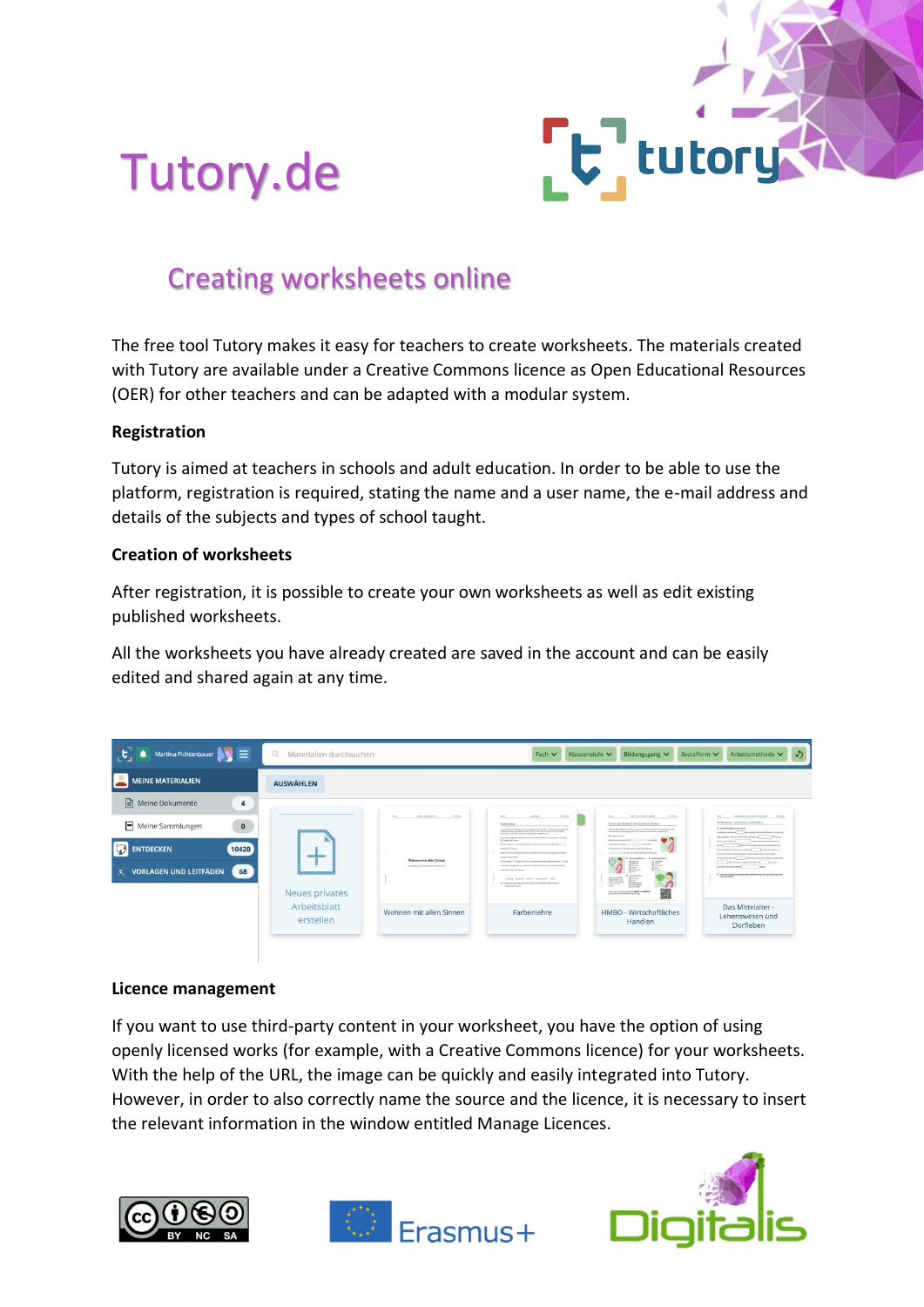| ırübergreifend                                                                                                                                                                                                                                                                                                                              |                                                                                                    |                                                                                                                                                    | $\left \smile\right $<br>Informationen                                                                                                                                                                                                                                                                                                                             |
|---------------------------------------------------------------------------------------------------------------------------------------------------------------------------------------------------------------------------------------------------------------------------------------------------------------------------------------------|----------------------------------------------------------------------------------------------------|----------------------------------------------------------------------------------------------------------------------------------------------------|--------------------------------------------------------------------------------------------------------------------------------------------------------------------------------------------------------------------------------------------------------------------------------------------------------------------------------------------------------------------|
| atsächlich ist,<br>$\circledR$<br>$\circledcirc$<br>nd sein Team<br>nenhang von<br>e und<br>die<br>eindrücke zu<br>veiten Studie<br>伵<br>rimente<br>be<br>verschiedener<br>I durch. Die<br>kern, die als<br>$\overline{\mathbf{u}}$<br>bis zu den<br>oßstädte<br>in<br>Grafik/wissenschaft.de<br>aften.<br>Seite 2/9<br><b>uswirtschaft</b> |                                                                                                    |                                                                                                                                                    | Titel<br>B)<br>Wohnen mit allen Sinnen<br>Lizenzinformationen<br>Dieser Baustein ist noch nicht lizenziert.<br><b>LIZENZEN VERGEBEN</b>                                                                                                                                                                                                                            |
| 2. WER HAT DAS WERK<br><b>GESCHAFFEN (URHEBER)?</b><br>A<br>Ich alleine<br>Ein Anderer & ich selbst<br>Ein Anderer                                                                                                                                                                                                                          | 3. LIZENZ GENERIEREN<br>Originaltitel<br>Lizenz des Werkes<br>Name des Urhebers<br>Link zum Inhalt | Die Hierarchie der Sin<br>Einstellungen für den anderen Urheber<br>CC <sub>0</sub><br>$\div$<br>0<br>Sudowoodo/iStock<br>Θ<br>https://www.wissensc | <b>DIESES WERK IST LIZENZIERT</b><br><b>UNTER EINER CREATIVE</b><br><b>COMMONS LIZENZ</b><br>Titel:<br>Die Hierarchie der Sinne<br>Urheber:<br>Sudowoodo/iStock<br>Lizenz:<br>$(cc)(0)$ CCO<br>Die bedingungslose Lizenz. Keine<br>Verpflichtung zu Lizenzhinweisen, freie<br>Veränderbarkeit ohne Kennzeichnung.<br>Quelle:<br>$\boxed{5}$<br>www.wissenschaft.de |
| <b>SCHLIESSEN</b>                                                                                                                                                                                                                                                                                                                           |                                                                                                    |                                                                                                                                                    | SPEICHERN UND WEITER                                                                                                                                                                                                                                                                                                                                               |

#### **Download**

When the worksheet has been completed and all licence information has been entered, it can be published. Other Tutory users can then view and adapt it. If you do not want to publish your work (yet), you can download it as a PDF.

| anslate - De | Arbeitsblätter mit Tut | G die fünf Sinne - Goog                                                                                                                                                                                                                                                                                                                                           | W Die Hierarchie der Sin                                     | W Die Hierarchie der Sin | S Lizenzvereinbarung -                   |
|--------------|------------------------|-------------------------------------------------------------------------------------------------------------------------------------------------------------------------------------------------------------------------------------------------------------------------------------------------------------------------------------------------------------------|--------------------------------------------------------------|--------------------------|------------------------------------------|
|              | Q                      | 70% ① A T  目 O B B A O                                                                                                                                                                                                                                                                                                                                            | $\alpha_0^0$ Teilen                                          | <b>Digital</b>           | vor weniger als einer Minute gespeichert |
|              |                        | Doch wie universell und kulturübergreifend<br>diese Hierarchie der Sinne tatsächlich ist,<br>blieb bislang unklar. Majid und sein Team<br>haben deshalb den Zusammenhang von<br>Sprache und<br>Wahrnehmung und<br>Fähigkeit, bestimmte<br>beschreiben in einer weltweiten Studie<br>untersucht.<br>Experimente<br>Dafür führten<br>sie<br>$\cdot$ $\cdot$ $\cdot$ | die<br>63<br>Sinneseindrücke zu<br>一門<br>bei<br>$\mathbf{1}$ |                          |                                          |
|              | NC<br>SΑ               |                                                                                                                                                                                                                                                                                                                                                                   | Erasmus+                                                     |                          |                                          |